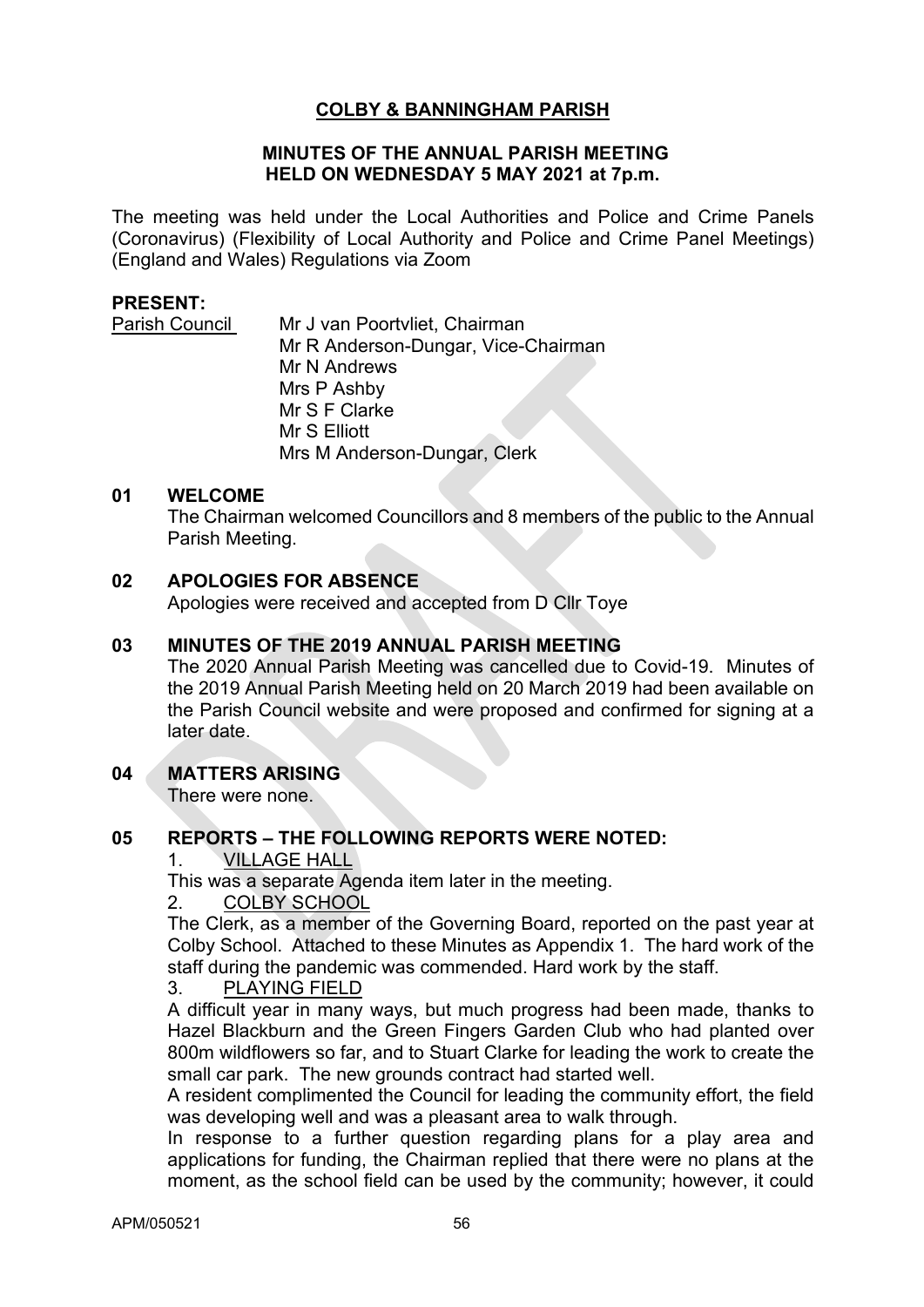be re-visited if there was a demand. Initially, we needed to see the tree and flower planting come to fruition, and how the car park works when it is in use. A summer of use and a new cutting regime will provide a good basis to assess the use of the field.

The Chairman appreciated all the comments, and from his viewpoint it was a pleasure to be part of a team with drive, enthusiasm, and passion to go forward. 4. GREEN LANES, FOOTPATHS & LITTER PICKS

Andy Mills reported on the plans for footpath maps, he and Tony Blackburn had walked footpaths as far west as Scarrowbeck and east toward Suffield, to give people an idea of circular routes. There were currently 10 circular routes mapped, based around roads and footpaths, more links could be opened up by use of permissive paths. A map for walkers was a central feature in the telephone box information point, information panels would be positioned on either side.

Paul Filby commented on the difficulties of getting walkers back on the proper and reinstated footpath. His path leads on to a permissive path around two of his fields to create a circular route; unfortunately, walkers don't keep to the path and walk through crops. A resident who regularly uses the path and the permissive section was disappointed that people have abused it and would be happy to divert anyone back to the proper route if they were in the wrong place. The Chairman understood the frustrations of landowners and asked residents to politely express concerns and divert wrongdoers to the correct path. Andy Mills stated that there were no permissive paths on the map at the moment, but there would be information on a panel along side the map, with acknowledgement of the generosity of landowners; he would be happy to reinforce the need for people to keep to the proper paths.

Long term plans for publicising walks included a leaflet which could highlight the footpath map, the permissive paths and how they should be used.

## 5. CLERK'S REPORT

The Clerk's report focussed on the changes to meeting arrangements due to Covid-19 regulations, and the progress made on various projects. Attached as Appendix 2

## **06 CHAIRMAN'S REPORT**

A great deal had been achieved over a difficult year when communications were difficult due to the pandemic. Nigel Andrews had joined the Council, bringing previous experience as a parish councillor elsewhere, and an enthusiasm for the parish to develop. Sadly, Mark Howarth, a former Councillor and representative on the Neech Loan Fund, had died recently.

Progress had been made in all areas, the playing field, as reported earlier, bulb and flower planting on the village green, the setting up of the telephone box as an information point and now the development of the refurbishment of the village hall. All this would not have been possible without the hard work of Councillors, residents, and other stakeholders such as the Bowls Club, a true community effort.

Plans going forward included the continued development of the playing field, telephone box and the village green, a Christmas lights event, increased communications via newsletters, website, and social media.

The Chairman concluded with thanks to the Clerk for her work and to his fellow Councillors for their support.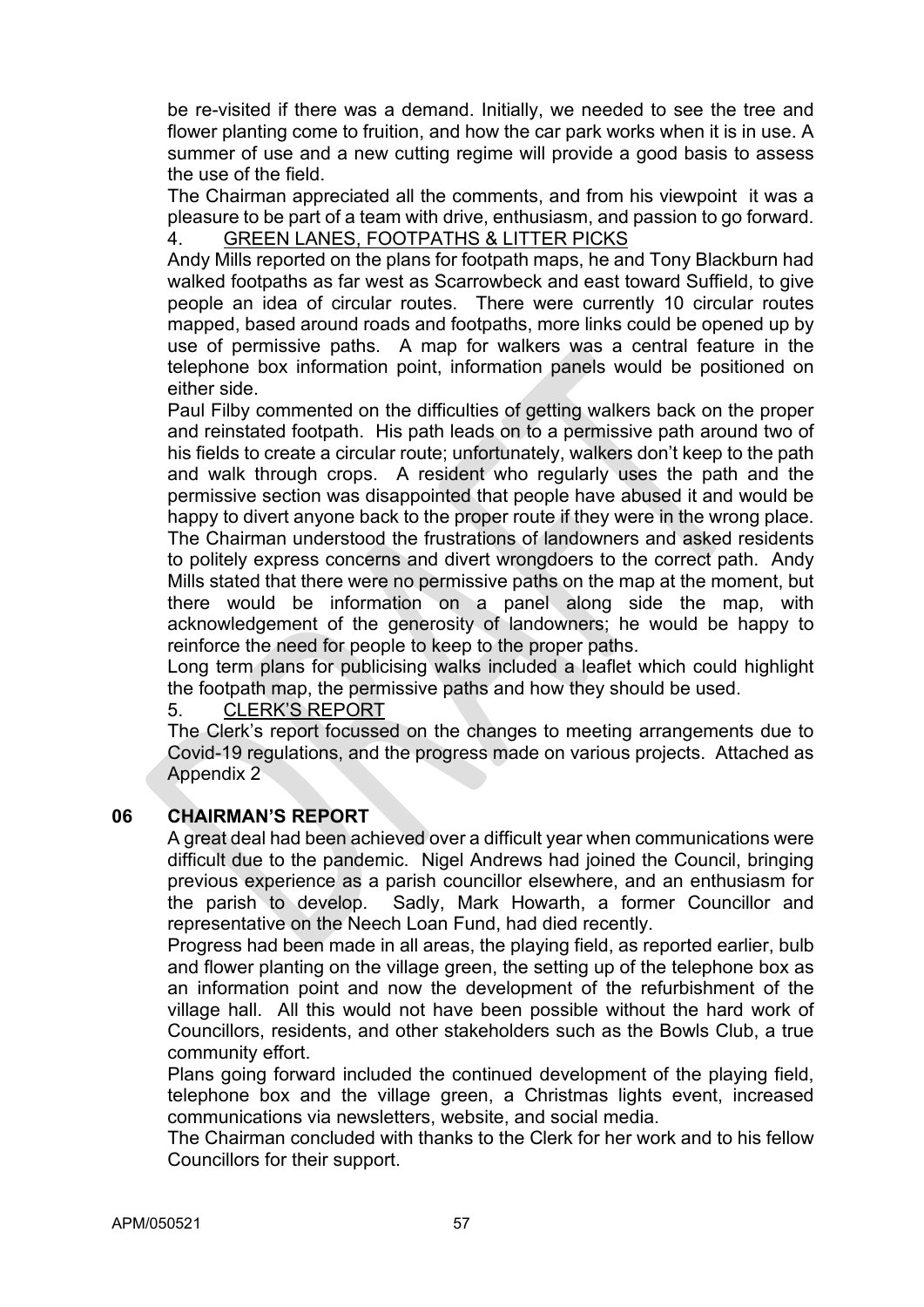The Vice-Chairman proposed a Vote of Thanks to the Chairman for his leadership over the past year.

# **07 QUESTIONS/ITEMS FOR THE PARISH COUNCIL TO DISCUSS AT FUTURE MEETINGS**

These included the following:

- Footpaths
- Community Partnership Scheme for faster broadband this was being investigated with help from Noel Bartram, who had liaised with Openreach. So far, almost 100 households had expressed an interest.
- Replacement for Revd. Keith Dally, who had retired. Mr Anderson-Dungar explained the procedure insofar as the vacancy was not advertised until the incumbent had left the parish. Kings Beck was currently in interregnum, a committee was in place that included all the churchwardens, to co-ordinate services, etc. More churches would be opened up as and when restrictions eased.

### **08 YOUR VILLAGE HALL – SUMMARY & RECOMMENDATIONS**

Mr Elliott was asked to summarise events so far:

- An Open Meeting in September 2020 concluded that the hall was an important asset for the community. It was agreed to work on a plan for regeneration with the active involvement of residents, with the objective to make the hall fit for purpose, attractive and used for a variety of events.
- In December 2020 residents were invited to come forward to form a working group to take the plans forward. Between 15 and 20 volunteered, roughly 10% of the parish. Zoom meetings for a group of this size were difficult, so the group split into 3 working groups – Marketing, Facilities and Finance, each with specific responsibilities. Thanks to John Catton, Kevin and Diane Fields who led the groups and to the Clerk for the administration of the 16 meetings already taken place. Achievements so far with thanks to:
	- o Mark Camidge for the drone and heat loss surveys
	- o Tony Blackburn and Kevin Fields for preparation of plans for improvements
	- $\circ$  Jeanie Feneron for development of a new dedicated website
	- o Hazel Blackburn for offering to take on the bookings later in the year
	- o Tony Pritchard for professional advice and guidance on the marketing plan
	- o Diane Fields and Stuart Clarke for investigating potential funding sources
	- o The Village Hall Management Committee for committing £15,000 from funds for essential works
- All the work from the groups came together in a report and a plan to the Parish Council, which was accepted. Grant applications are in progress and exploration of potential funding sources will continue. Medium term, it is intended to re-launch the hall, perhaps with a new name, and to set up an Interim Village Hall Management Committee alongside work on the best way to manage the asset for the future. More volunteers always welcome!